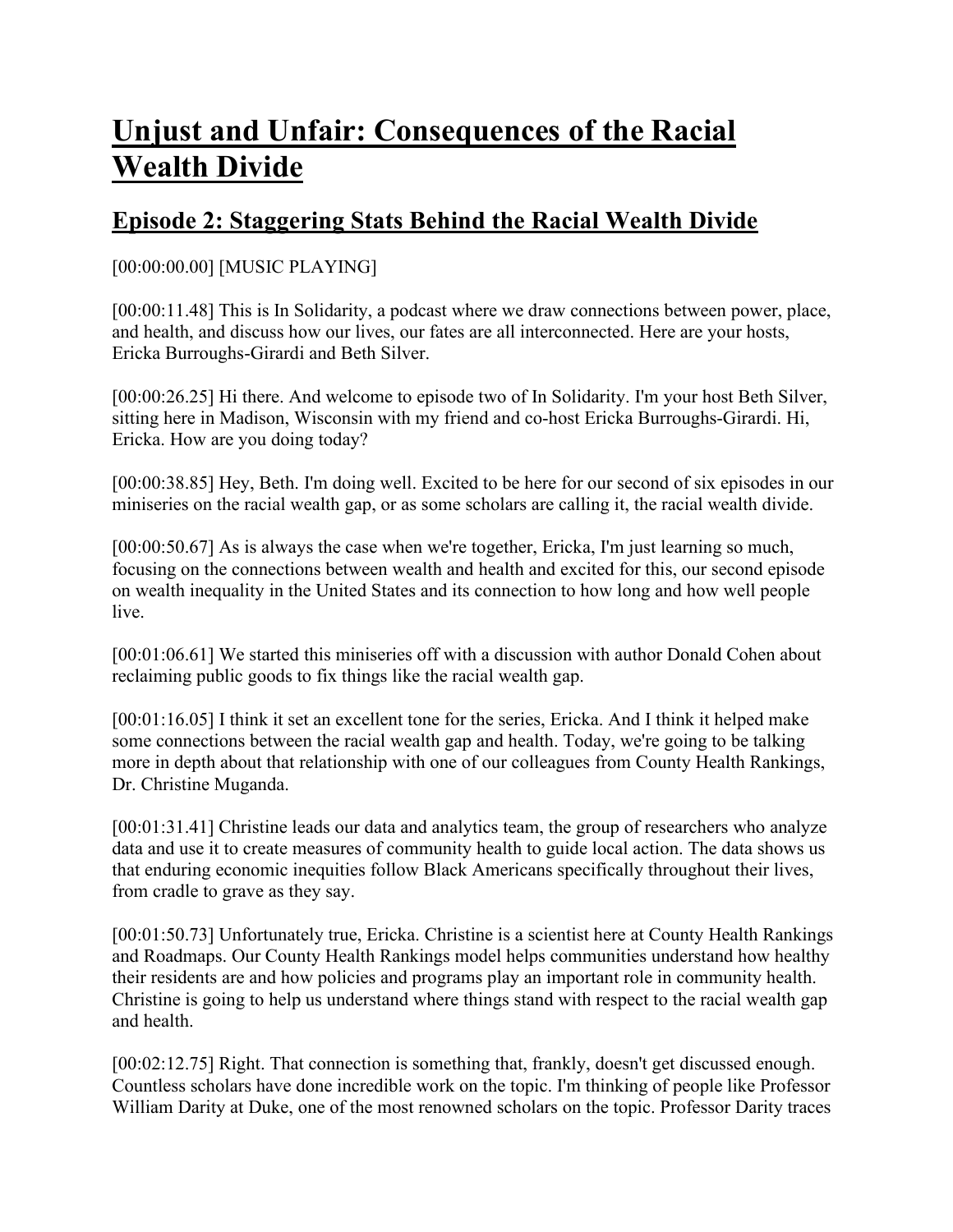the racial wealth gap back to the end of slavery and the 40 acres and a mule that former slaves were promised but the vast majority never received. At the same time, Professor Darity describes how the US government perpetuated the inequity when it provided-- and get this, Beth-- a million and a half white families with 160-acre land grants through the Homestead Act. Researchers estimate that around 45 million white Americans alive today are beneficiaries of these land grants.

[00:03:01.47] What a profound example of institutional racism's lasting effect on the wealth gap. We'll get into more of the historical underpinnings to the racial wealth gap in our next episode. But for now let's welcome Christine to shed light on what the research says about wealth inequality. She's also going to talk about a recent research project that she worked on that highlights how layers of disinvestment in a community can widen gaps and reinforce disadvantages. On that note, please help me welcome Dr. Christine Muganda.

[00:03:33.66] [MUSIC PLAYING]

[00:03:38.90] So great to have you with us, Christine, sharing coffee together as we always try to do when we're in the office, or in this case the studio.

[00:03:46.91] Thank you, Beth. Where would we be without our coffee?

[00:03:50.39] I don't even want to go there. You know, on In Solidarity we're threading the concept of social solidarity throughout the episodes. So we're starting off with the same question of our guests-- what does social solidarity mean to you, and how does it influence the work that you do?

[00:04:07.47] I love this question. When I think about social solidarity, there's this specific Swahili proverb that comes to mind. [SPEAKING SWAHILI] It is a Swahili saying that can't quite be translated into English because it is deeply cultural, but it means we are together. We are positioned together. And it captures the ideas of empathy and interconnectedness, that we rely on each other, and that our well-being is intertwined.

[00:04:35.51] I think this perspective is core to population health and population data. Population data tell this collective story of individual humans who all share a particular characteristic or experience. Maybe they share a similar identity, or a similar age, or live in the same geographical space. They are positioned together in some way. And in order to move toward a better position as a group, as a community, as a society, they must all be included. [SPEAKING SWAHILI]

[00:05:08.27] Wow, Christine, that is absolutely beautiful. And in our first episode we touched on the difference between wealth and income, but could you tell us a little more about why wealth might be a more useful measure for understanding health?

[00:05:25.50] If I may start with a few definitions, I think that could be helpful. Income is the amount of money received by an individual or a household over a certain period of time. So if you get a weekly paycheck or a monthly paycheck, that's your income.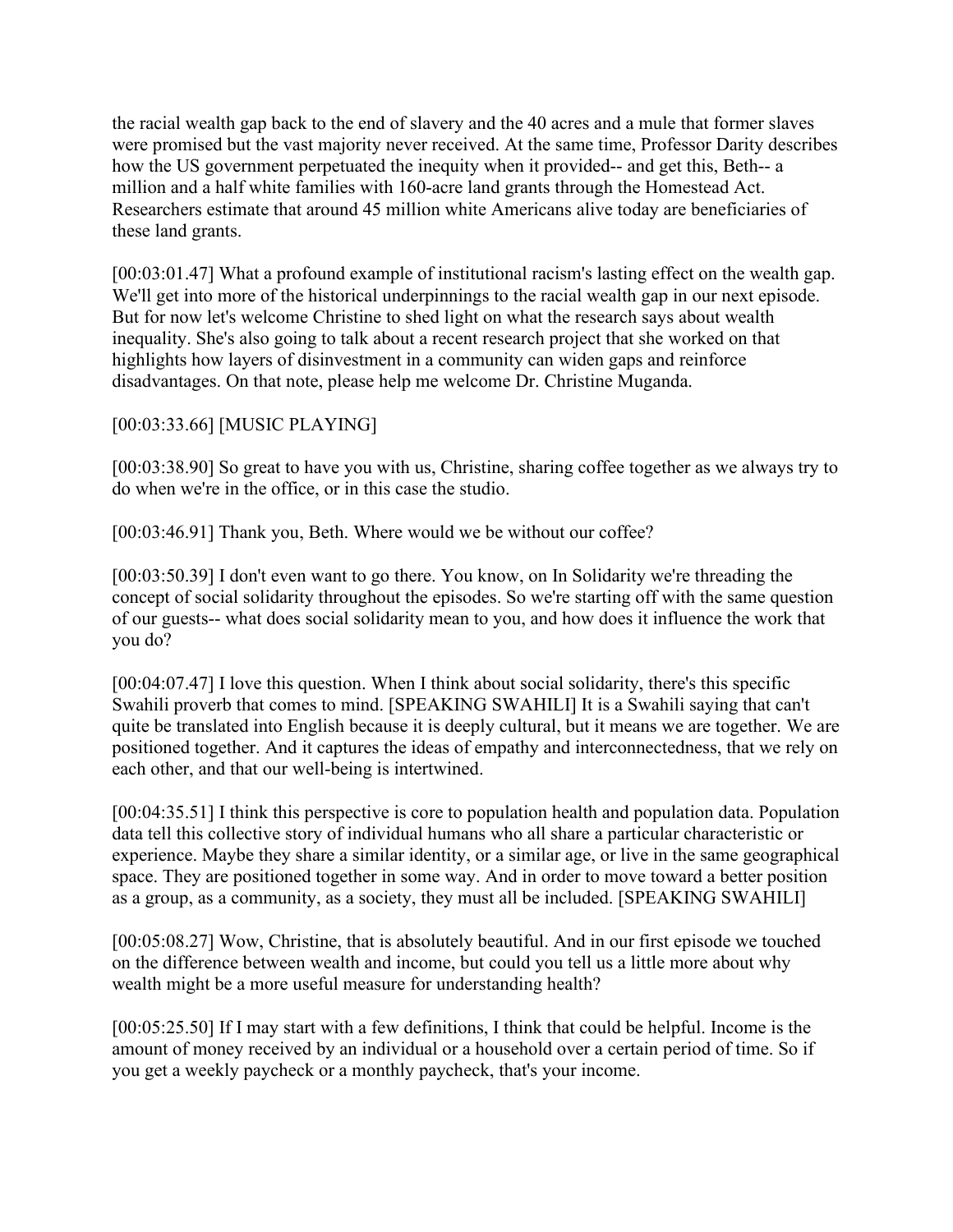[00:05:40.26] Wealth refers to all of the assets that an individual or a household has-- all of their savings, investments, perhaps a home or land that they own minus any debt. To understand why wealth might be more helpful in understanding health, I like to imagine that I'm a goldfish and I live in a bathtub. The water held in the bathtub is like my wealth, and the water that flows out of the tap is like my income.

[00:06:05.44] So to be healthy at minimum, I would need enough water to cover my gills so that I can breathe. But that would, of course, only keep me alive for just the next moments. I would also need enough water to move my goldfish body to find food. And I need water so that I can swim around and stay strong, and move to safety if I would feel too hot or too cold, or if I would see danger.

[00:06:28.44] And if I have a lot of water in the bathtub, a lot of wealth, I might not need any water flowing from that faucet. I might not need income in that moment. But if I'm starting out in an empty bathtub, I would need income quickly and steadily to be healthy.

[00:06:45.24] Another thing that I think might matter in this picture is thinking about what would happen if the plug was suddenly pulled from the bathtub drain. So in real life, what would this look like? It could look like a sudden illness or loss of housing, any household shock. And in these scenarios wealth could provide a buffer for me to respond to these life events so that I don't feel that shock as much while the bathtub refills. Wealth can keep the water level high enough to support health, and health requires that stability.

[00:07:16.65] Wow, that was so well said. Christine, what does County Health Rankings and Roadmaps model say about how wealth and health are related?

[00:07:26.76] The County Health Rankings are based on a model of community health that emphasizes the many interrelated factors that influence how long and how well we live. So if you could imagine a funnel feeding into your future health where the factors providing input are things like your ability to reliably access nutritious food and your ability to access quality health care when you need it, but also your ability to pursue work and education, and to find social support, your ability to live in a community where you feel safe and have access to green space, and libraries, and clean air, and clean water. And I think you can see how wealth could support all of these inputs.

[00:08:08.76] Wealthier individuals and households can afford the resources that support health, and they can extend these benefits to their children as well. The position of wealth that a child is born into will impact their opportunities for health during very formative years. And in addition to these opportunities, often the wealth itself can be passed to the child later in life.

[00:08:31.54] Christine, thanks for that. And I want to move the conversation to the racial wealth gap. What does the data say on this topic? Like specifically where are we seeing the widest gaps?

[00:08:43.43] Yeah. Research has shown us that the wealth disparities between Black and white households are the largest, with some estimates showing that Black households have only a tenth of the wealth of an average white household and that Hispanic households and some households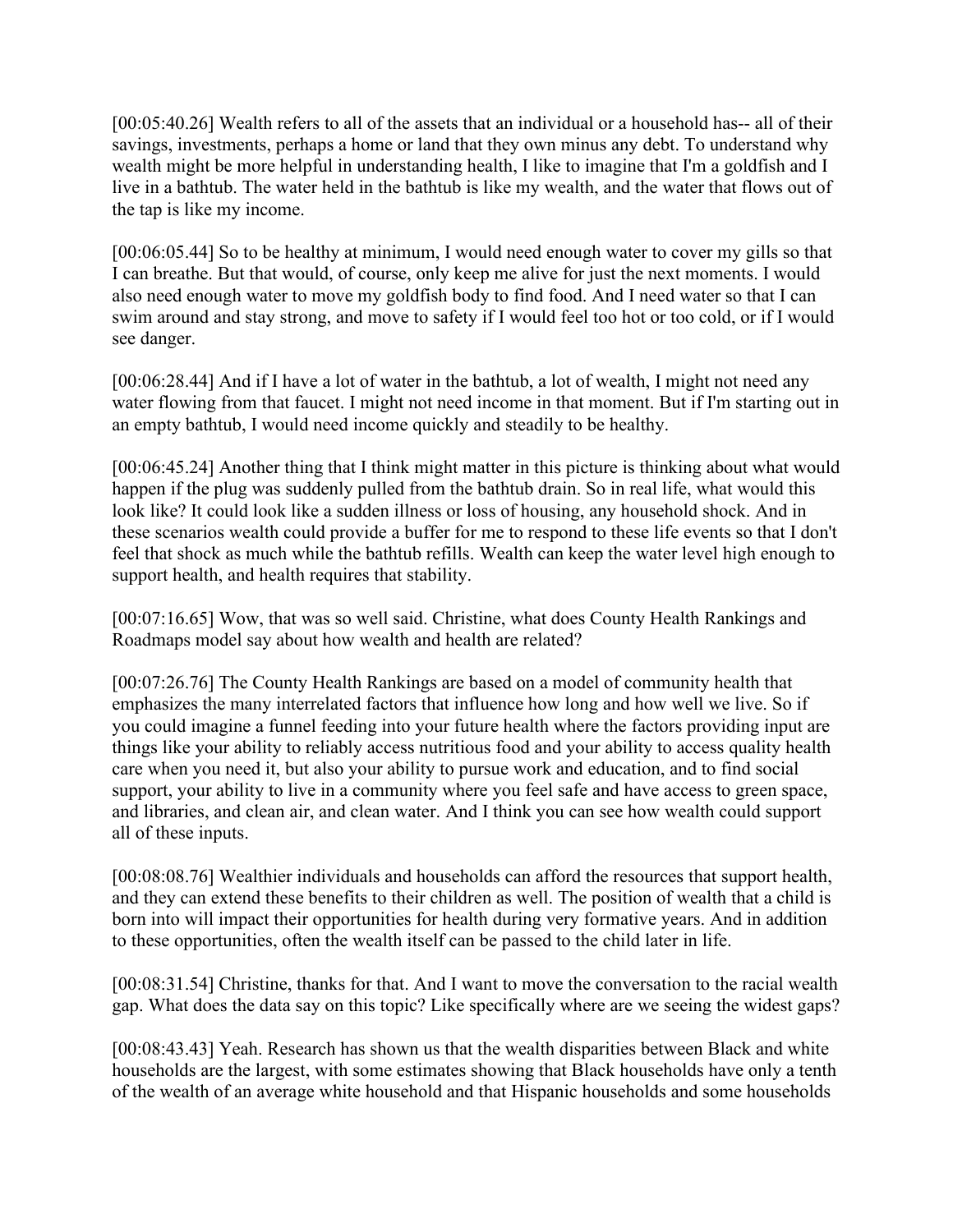identifying as Asian and Pacific Islander have household wealth that also falls well below most white households. In many summaries Hispanic household wealth does not look much different from the levels of Black household wealth.

[00:09:13.76] Something that I think is important to understand about these data on Asian and Pacific Islander households in particular is that there is a lot of variation and experience within this group of families. Some families hold extremely little wealth, and others have more wealth than most people living in America. There are many factors that influence this variation, but we could just name a few scenarios.

[00:09:39.71] So for example, some individuals who identify as Asian are US born or naturalized citizens with opportunities for a wide variety of employment. Other individuals may have arrived to the US as refugees without the ability to bring many possessions with them. Differences leading to similarly varied experience in the US exist in other race groups as well.

[00:10:02.23] Are there trends by race in other health-related factors? And what about differences by place or by region?

[00:10:09.43] Yes, yes, yes. There are clear trends by race. And this is a signal to which we should absolutely pay attention. There are also clear trends by place in the US. The Appalachian region is one example of this. The Appalachian region includes all of West Virginia and also portions of 12 additional states. It stretches south to Mississippi, Alabama, Georgia, South Carolina, and it extends north through much of Pennsylvania and into New York state.

[00:10:40.57] Within the Appalachian region the share of households with income from investments and other non-wage sources is lower than the US level. Additionally average household income is lower in this region than in the rest of the US as well. Much like the variation that we see within race groups there is also variation within any geographical region, and Appalachia is not an exception.

[00:11:07.43] Economically speaking, the Appalachian region contains counties which have been ranked in the lowest 10% of the nation's counties and also contains counties which have been ranked in the top 10% of the nation's counties. So plenty of variation to observe here as well. And the overall trend signals to us that these communities have experienced disinvestment.

[00:11:29.84] As you know, Christine, we worked on a great project together last year, the digital divide or digital redlining. We looked at the impact of the lack of high-speed internet on residents in urban, often racially segregated neighborhoods. It showed what happens when different layers of disinvestment accumulate over time. Essentially the disadvantages pile up, right? Could you help explain what we found in Milwaukee and in other urban areas?

[00:11:57.25] We wanted to take a closer look at this topic because broadband access has become less of a luxury and more of a basic necessity to navigate modern life. In looking at Milwaukee County as a case study, we saw how low access to broadband is occurring in neighborhoods that are already experiencing poverty and unemployment. To return to the bathtub and goldfish analogy, if a family is facing unemployment, they will also likely face loss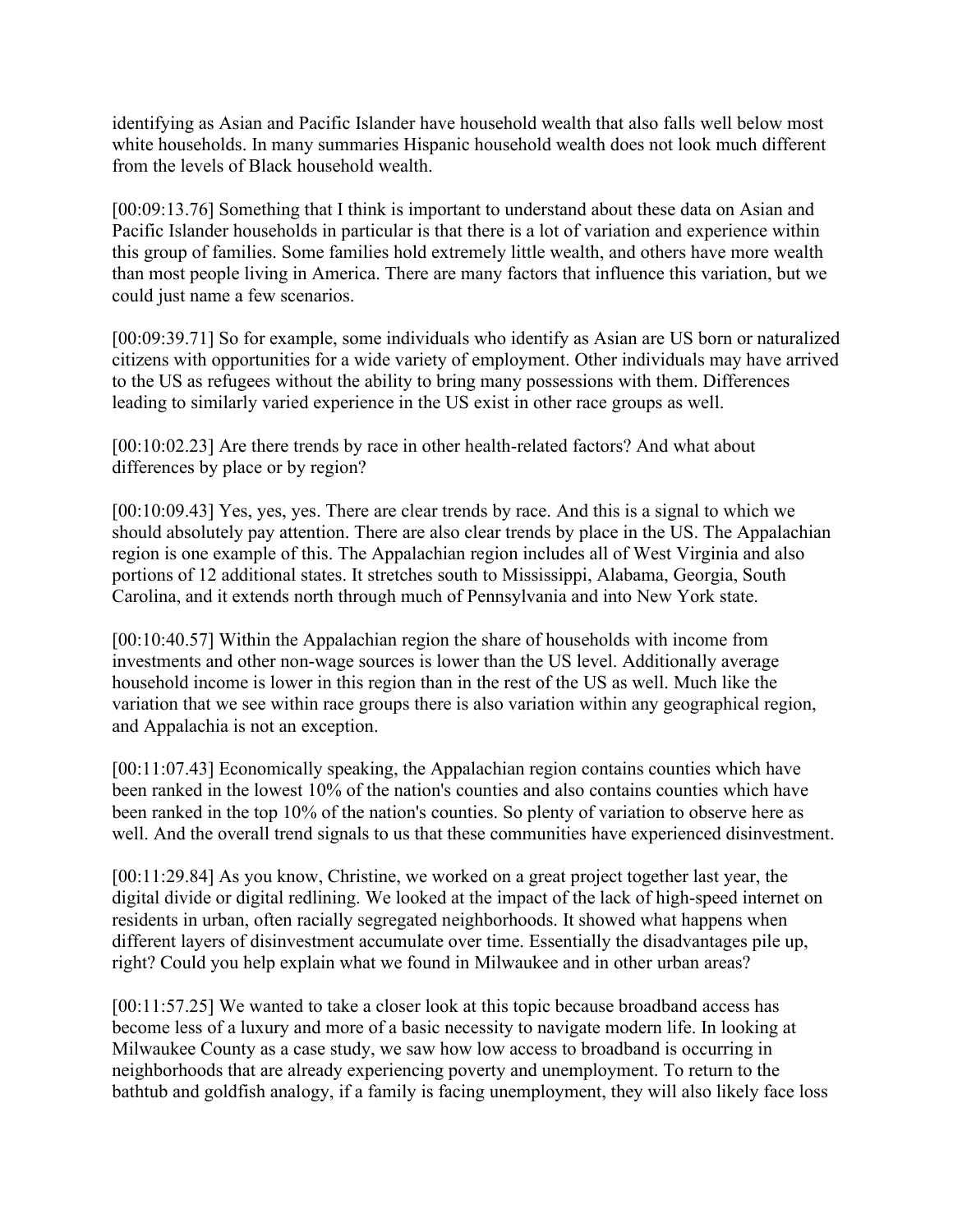of income, or a faucet that's turned off. Without wealth to act as that safety net, it would be really hard for this family to remain afloat.

[00:12:31.91] And we wanted to open the conversation about broadband, because broadband is a resource that brings in more resources. It can open doors for more employment opportunities, educational opportunities, and social support as well. And as you mentioned, lack of broadband access in these areas creates a compounding effect when layered on top of other current symptoms of disinvestment. And when we talk about community disinvestment, we were referring to the choice to invest resources and opportunities elsewhere, essentially withholding resources from the communities experiencing the disinvestment.

[00:13:07.32] Could you also explain, Christine, the connections between the federal government's home loan redlining in the 1930s to digital redlining of today?

[00:13:17.19] Our analysis in Milwaukee County showed us that areas with low broadband access are often the same as those that were redlined in the 1930s when the federal government intentionally marked certain neighborhoods for investors to avoid. Now there are over 3,000 counties in the US, and to date Milwaukee County is among the 10 most segregated. We saw similar trends of disinvestment in other highly segregated urban areas as well.

[00:13:44.48] Broadband access patterns are a recent way that we can see disinvestment and the persistent effects of redlining. But another better-known impact of redlining is the mortgage market discrimination in redlined neighborhoods, making it hard to obtain loans for home purchases or home improvements in neighborhoods marked as risky investments because of the people living there. This means that Black households are significantly less likely to be homeowners than white households.

[00:14:15.44] In our 2019 key findings report, the County Health Rankings found that in large urban and smaller metro counties the vast majority of households headed by whites own their own home while more than half of the households headed by Blacks are renters rather than homeowners. Research from the Urban Institute found that not a single county in the US with a sizable Black population has closed this gap.

[00:14:40.19] Wow.

[00:14:40.70] That even in places like Albany, Georgia where Black households are actually in the majority, the gap in homeownership remains large.

[00:14:49.70] Yeah, that's shocking, Christine. And share with us why homeownership is important here.

[00:14:57.47] Yeah, home ownership is relevant to this conversation of wealth, because owning a home can over time help build wealth and savings for education or for other opportunities that are important for health and future wealth for families. Home ownership doesn't equate to wealth, but it is one path to build wealth. And according to some scholars, home ownership is the most common path toward wealth building for families in the US.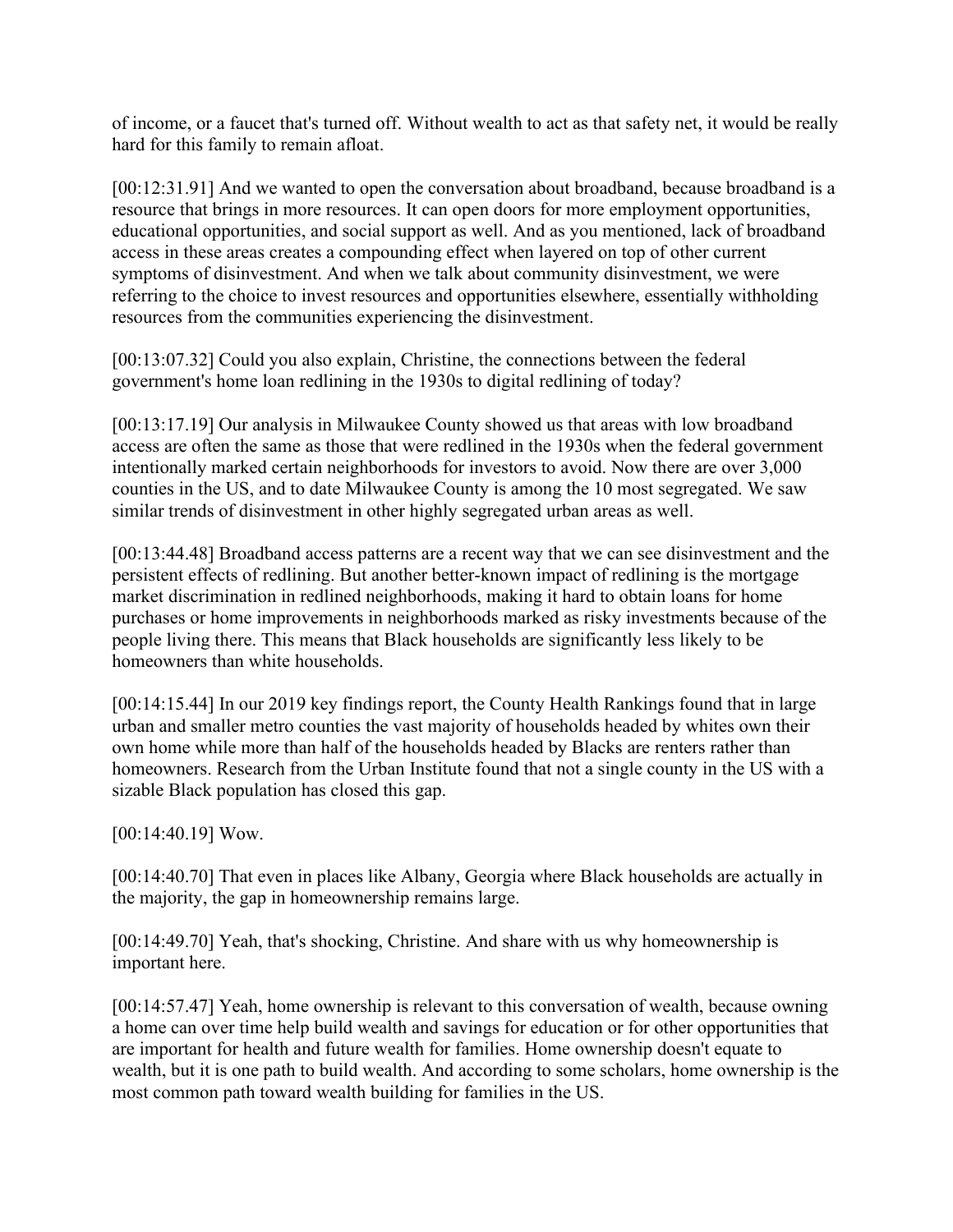[00:15:22.91] Yeah. Could you explain the patterns you see in the data that prove that this gap isn't about individual decisions? And how is this gap the result of systemic racism and government policy that have prevented Black families from building wealth?

[00:15:41.03] Continuing in the conversation of home ownership, Black home ownership rates have hovered at a level well below that of whites, showing no improvement since 1968 when passage of the Fair Housing Act made racial housing discrimination illegal. In fact, the gap is now wider. And I think this is a pretty clear hint that we haven't sufficiently addressed the inequity.

[00:16:03.89] Homeownership is only an example of a way to build wealth and pass it down to your family as inheritance. But when we understand that there was a time in our history when Black families were not allowed to own property or even to benefit from their own labor, we can understand that while some families were building generations of wealth over that time, this is a newer opportunity for Black families. And they continue to face many persistent barriers, including racism and the community disinvestment we've named.

[00:16:35.87] Christine, you've named racism as a barrier to families for building wealth. Can you name an example of how that manifests itself?

[00:16:44.66] I can, yes. Government studies have shown us that when shopping for housing, two home seekers that have all relevant characteristics the same between them, like price range and life stage but are of different races or ethnicities, when they go through that process of shopping for a home Black individuals have been found to be treated differently than white individuals about half of the time. Hispanic individuals and Asian individuals have also been found to be treated differently than white individuals to a slightly lesser extent.

[00:17:19.34] An example of this discrimination is that non-white home seekers are told about and shown fewer housing units as compared to white home seekers. The most common type of discrimination faced when shopping for a home is something known as steering. Steering is the practice of urging a buyer toward a certain community based on a characteristic that's protected under the Fair Housing Act. And this could be something as subtle as urging a white home seeker to drive by the bus stop in a potential neighborhood and just see what kind of families are gathered there in the morning. This practice is illegal, and it's also a good example of how even unconscious biases can manifest in ways that perpetuate racial gaps in opportunity.

[00:18:03.23] Absolutely. And where do epidemiologists and other researchers need to go from here to better understand the racial wealth gap and how racism continues to be a public health crisis in America?

[00:18:15.95] I think this question brings the conversation full circle back to social solidarity. There is research that shows us that the racial wealth gap does not only affect those who hold less wealth in our nation and that racism does not only negatively impact those who are discriminated against. Higher levels of economic inequality are associated with lower economic growth for everyone and even decreased well-being and shorter life expectancy.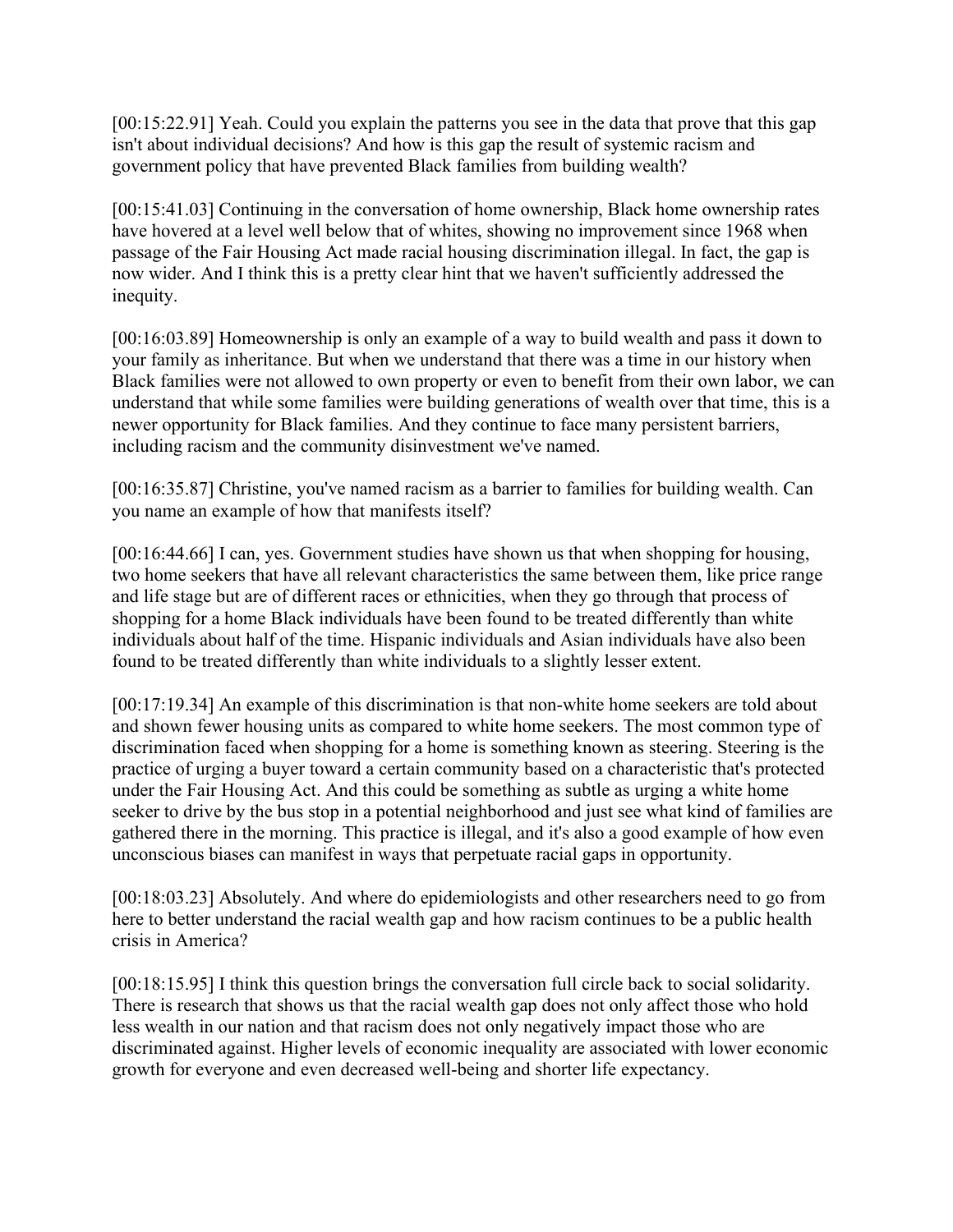[00:18:44.54] The racial wealth gap is a problem belonging to all of us and one that we will need to solve together. There's certainly room for growth in our understanding of the racial wealth gap. We know that the gap exists, and we know something about the size of the gap. But you'll notice that the data aren't complete. There are whole communities missing from the statistics that I shared today.

[00:19:07.34] The hope that I find in continuing to learn more about gaps in our communities and between communities is that the history that brought us here and the ongoing practices that hold us in our current state can inform intentional next steps that we take together. Because our health and our opportunity are intertwined, the web of all of us will be strongest when each component thread is its strongest. We are together. We are positioned together.

[00:19:33.95] Wow, thank you, Christine. That was just so outstanding to hear your perspective on that and hear about the data. What a great conversation.

### [00:19:41.96] [MUSIC PLAYING]

[00:19:46.80] You know, I find it fascinating, Ericka, that for as long as public health research has been taking place not nearly enough attention has been paid to the racial wealth gap.

[00:19:57.07] I agree, Beth. Honestly I think that for the longest time it was sort of a third rail. It was too controversial to touch.

[00:20:04.97] I love that we're able to draw the connections between wealth and health, that wealth inequality leads to health inequality. The relationship is so strong that the wealthiest county in any state often ranks the healthiest. So I'm glad that research is starting to give these ideas more attention. And I think something like the broadband spotlight that Christine talked about showcases the type of research that's emerging.

[00:20:32.72] Well, now that we've taken a look at where things stand with the research, I think it's time to take a step back in time for our next episode.

[00:20:40.54] Yeah, let's do it. You will not want to miss our next episode. I talked at the top of the show about how we're still feeling the effects of decisions made 150 years ago. Well, we've got yet another amazing guest joining us to talk about what has happened since the Civil War that has made the racial wealth gap what it is today.

[00:21:01.01] Can't wait, Ericka. Next up on In Solidarity, Connecting Power, Place, and Health, we'll talk with Dr. Dalton Conley. Dr. Conley is the Henry Putnam University professor in sociology at Princeton University and a faculty affiliate at their office of population research in the Center for Health and Wellbeing. He's a prolific author on the racial wealth gap. And his book Being Black, Living in the Red is considered one of the authoritative works on the subject, an incredibly great read for any of you who have not picked it up yet.

[00:21:33.16] Yes, so exciting. I can't wait for that conversation. Until then, I'm Ericka.